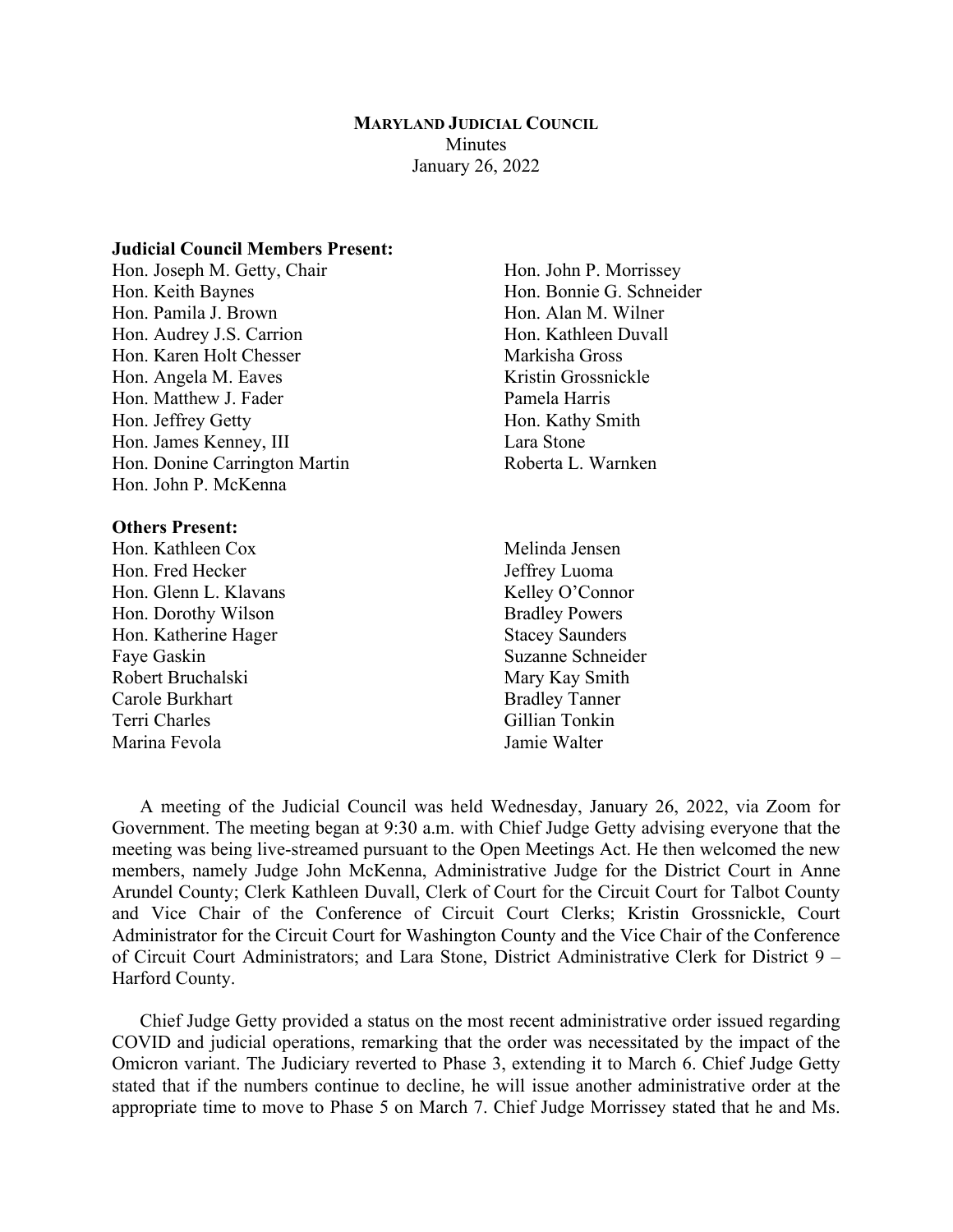Maryland Judicial Council January 26, 2022  $2 | P \text{ a } g \text{ e}$ 

Harris are participants on regular conference call meetings with the Maryland Department of Emergency Management (formerly MEMA) that includes all the pertinent stakeholders where regular updates are provided regarding COVID. During the group's most recent meeting, it was stated that the numbers seem to have peaked in early January. He and Ms. Harris will continue to participate in the meetings and keep everyone apprised. Ms. Harris stated that the Administrative Office of the Courts and District Court Headquarters received from the Department of Health 500,000 KN95 masks for distribution to the courts and administrative staff. Another shipment of 250,000 masks is expected, which will be distributed as needed. Ms. Harris asked that the masks be provided to employees as well as courthouse visitors, as they are believed to be the best deterrent to the Omicron variant.

The Department of Health also agreed to provide 9,000 home test kits and asked if they could deliver a supply every two weeks. When the test kits are received, they will be distributed to the courts and should be made available to employees and jurors, as well as any courthouse visitors who request them. The Department has requested that the kits be available at all clerk counters and anywhere jurors assemble. Ms. Harris noted that the test kits are not intended to replace the PCR tests for unvaccinated individuals, but rather are for individuals who come into contact with someone who has COVID or who is experiencing COVID symptoms.

Chief Judge Getty remarked that this is a period of uncertainty and conditions can change at any moment. He noted that the Judiciary is proceeding as if March 7 is the date and that the courts' focus should be on preparing to return to normalcy, addressing backlogs, scheduling jury trials, etc. He added that for those reasons, and in consultation with the Judicial College, it was determined that it would not be prudent to hold the Judicial Conference in late April. As such, he instructed the Judicial College to work with the hotel to reschedule the Conference and to continue to refine the program, including a segment on experiences with returning to normal operations post-COVID. Additional information regarding the Conference is forthcoming.

Chief Judge Getty provided an update on the legislative session, noting that the Maryland General Assembly reconvened on January 12. The Judicial Council's Legislative Committee is actively tracking bills and preparing position papers as necessary. The Judiciary submitted a relatively conservative budget, increasing approximately 4.4 percent over the previous year's appropriation. The capital budget includes several District Court locations as well as planning for the new Courts of Appeal building. Regarding judicial compensation, Judge Jonathan Biran, who chairs the Judicial Compensation Committee, made a presentation to the Judicial Compensation Commission; a joint resolution regarding the same has been filed. Most of the budget hearings are scheduled for February, so additional information is forthcoming.

Judge Brown moved for approval of the minutes of the November 17, 2021 meeting. Following a second by Ms. Harris, the motion carried.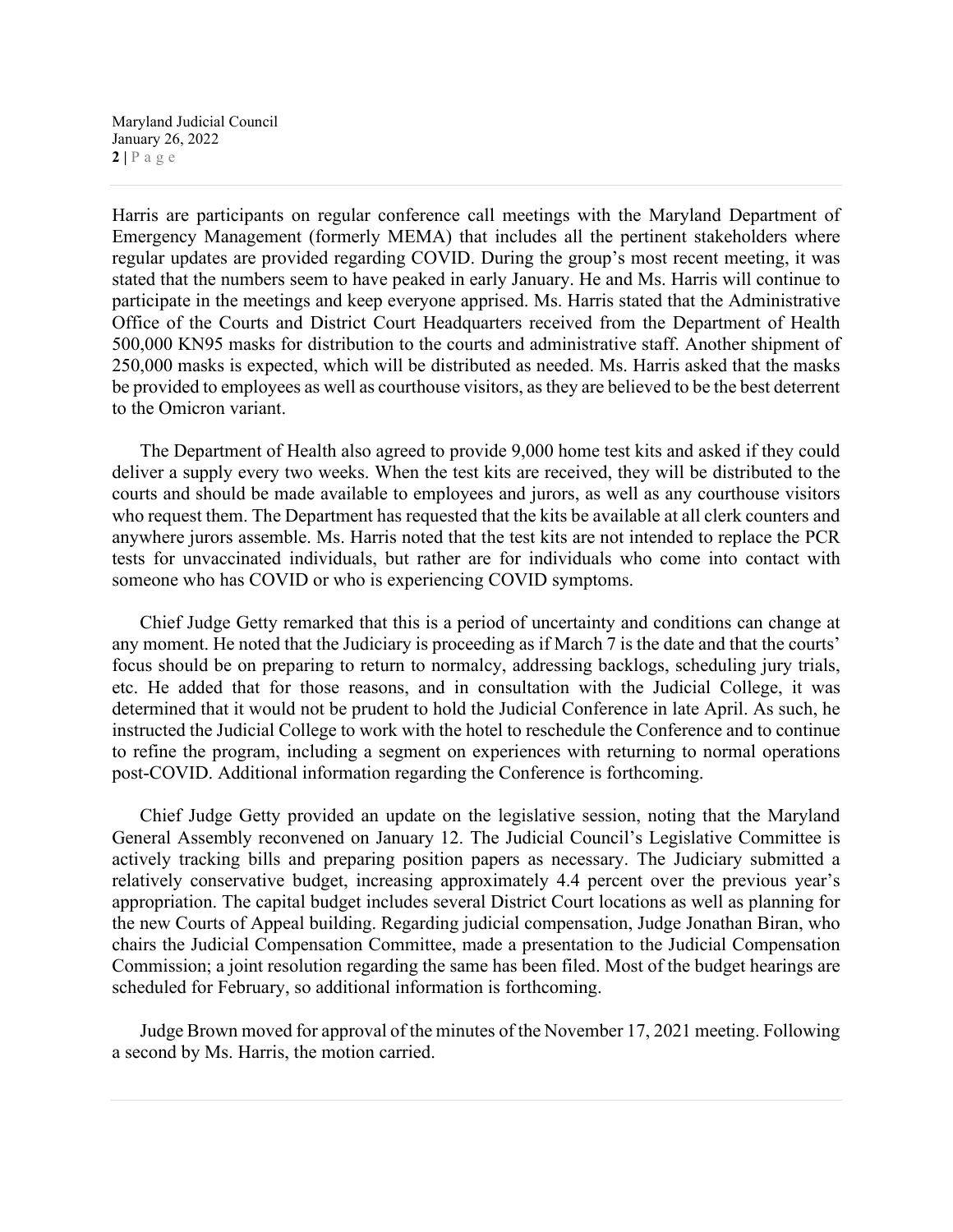Maryland Judicial Council January 26, 2022  $3 | P \text{ a } g \text{ e}$ 

### **1. Reserved Case Report**

Judge Glenn Klavans and Bradley Powers updated the Council on the work of the Court Operations Committee's Reserved Cases Work Group. Judge Klavans stated that the work group, chaired by Judge Kathleen Cox, was formed to review the reserved cases reporting process and to make recommendations for improvement as well as to update the instructions. The work group presented its recommendations to the Committee, the Conference of Circuit Judges, the Conference of Circuit Court Clerks, and the Conference of Circuit Court Administrators. The feedback received from those groups was incorporated into the final report and recommendations.

Mr. Powers discussed the work group's scope of work, which in addition to the aforementioned, included determining the feasibility of automating the processes and reports in MDEC. Some of the major tasks completed include updating the instructions, developing MDEC event codes and detailed reports, and finalizing changes to definitions and processes. The recommended criteria for reporting cases as reserved include reporting only those cases that are 60 days or older, reporting all case types/categories (currently only civil general and criminal matters are reported), excluding problem-solving court cases, and reporting post-disposition matters as reserved only after a hearing has been held. Mr. Powers compared the existing and proposed reporting templates, noting that the new template is for use only in MDEC. The MDEC template provides dropdown reasons based on casetype and 60 days from the date the case is placed in reserve status is auto populated. Mr. Powers stated that the events are non-docketable in MDEC and, as such, will not be displayed on Case Search. Training resources will be provided to judges and staff.

Mr. Powers demonstrated the MDEC reports, including how to access and generate them. Access to the reports is based on location and position, so judges will be able to generate their individual reports, county administrative judges will be able to generate reports for their jurisdiction, circuit administrative judges will be able to generate reports for their circuit, and Research and Analysis will be able to generate statewide reports. The work group recommended that judges in MDEC jurisdictions be required to use the MDEC event code and reports. There was some discussion during the meetings with the three conferences regarding who would be responsible for data entry in MDEC. Currently, reserved case reporting generally is handled by judicial assistants. There was consensus that the decision be left to the individual court as responsibility may vary. Mr. Powers then discussed the proposed format of the statewide report which will break the cases down by case type, age of cases, circuit, and reserve reasons. The PSI ratio will continue to be calculated.

The next steps, if the recommendations for the changes to the process and reports are approved, are to finalize the training and documentation for the MDEC process, select an implementation date, and communicate the changes to the circuit courts.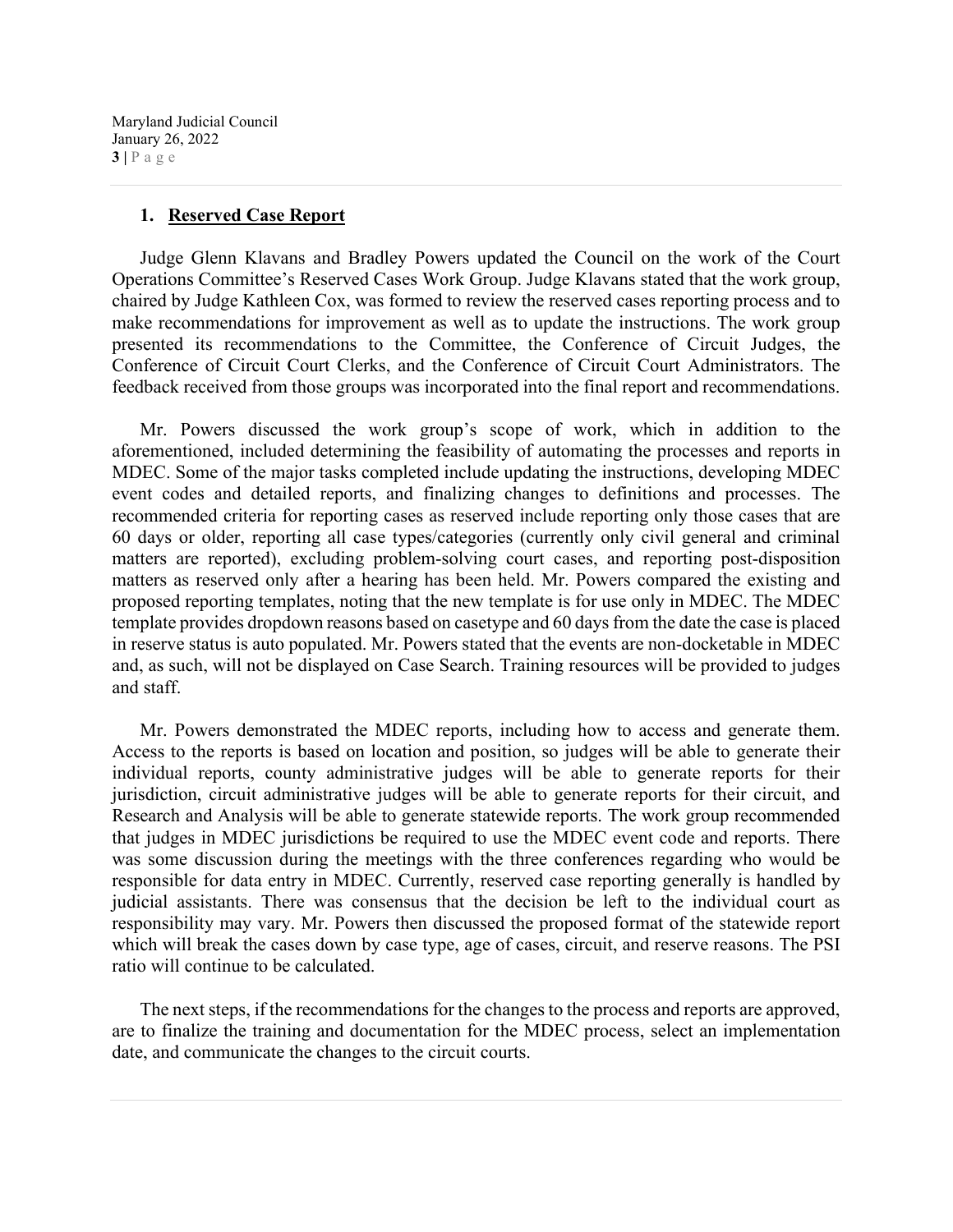Judge Cox commented that the work product will allow for more effective tracking.

Judge Baynes stated that the recommendations were presented to the Conference of Circuit Judges and that the Conference is in support of the changes, specifically regarding the mandate for MDEC judges to utilize the new processes in MDEC.

Judge Baynes moved that the Council accept the work group's recommendation that MDEC judges be required to utilize the process and reports developed for use in MDEC. Judge Fader asked if there was an argument for MDEC judges not utilizing the system to which Mr. Powers noted that the initial concern was that most judicial assistants do not currently enter information into MDEC. They will be given access and training will be provided. Also, the Conference of Circuit Court Clerks expressed concern about judicial assistants having unfettered access to MDEC, but that concern will be addressed with rules around access roles. Chief Judge Getty inquired about how the information is transferred to MDEC if the judicial assistant enters the information on the Excel spreadsheet. Mr. Powers stated that under the current scenario, the information would not be transferred to MDEC. The proposed process and reporting structure for MDEC courts is embedded in the system, making the process more efficient. Judge Cox remarked that another concern is inconsistency in reporting in the same court if some judges utilize the MDEC process and others utilize the Excel spreadsheet.

Following the additional discussion, Judge Jeffrey Getty seconded the motion, which carried. Chief Judge Getty accepted the Council's recommendation.

Judge Eaves then moved that the Council accept the work group's recommendations regarding changes to the reserved case reporting process and reporting parameters. Following a second by Judge Carrington Martin, the motion carried. Chief Judge Getty accepted the Council's recommendation.

### **2. Joint Subcommittee on Post-COVID Judicial Operations**

Chief Judge Fader reported on the work of the Joint Subcommittee on Post-COVID Judicial Operations, a joint group of the Major Projects Committee and the Court Technology Committee. He noted that the subcommittee was convened at the request of Chief Judge Getty and was tasked with reviewing innovations and adaptations deployed during the pandemic and recommending which should move forward post-pandemic. The subcommittee's charge did not include recommending when or how to move forward. The subcommittee's recommendations were presented to the two committees for feedback, which will be incorporated into the final report and recommendations. The final report will be presented at the next meeting of the Council. Chief Judge Fader noted that the presentation at hand was intended to be a progress update.

The subcommittee began its work in September 2021 with a review of some of the technology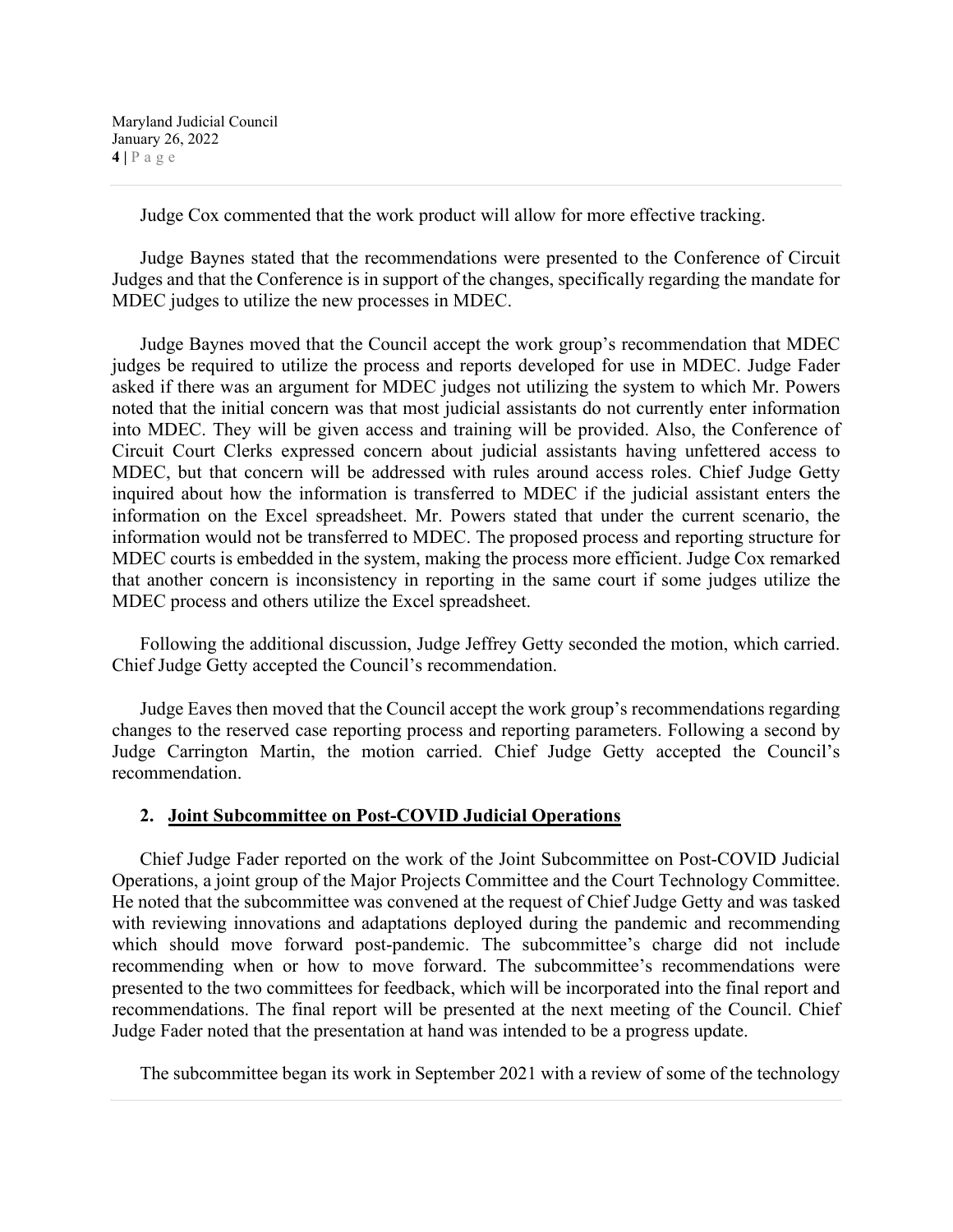Maryland Judicial Council January 26, 2022 **5 |** Page

innovations implemented and tools utilized to permit the Judiciary to continue operations during the pandemic. The subcommittee's first task was to gather information and determine the effectiveness of the tools. This was accomplished through an internal survey to all Judiciary personnel where questions centered around the use of technology, participation in remote trainings and meetings, etc., as well as their level of productiveness. There were approximately 1,800 responses received. An external survey was sent to various stakeholders/justice partners. Responses were received from 94 different organizations amounting to hundreds of pages. The subcommittee held listening sessions in December where information was solicited from various groups.

Some of the subcommittee's considerations included the effect the innovations had or may have had on access to justice, as well as the Judiciary's partners and stakeholders; efficiency and effectiveness of judicial operations; availability of resources; and judicial accountability. Chief Judge Fader remarked that one theme that emerged is that the Judiciary was able to provide the most critical services throughout the pandemic. Judicial Information Systems is continuing to rollout updates and tools to increase effectiveness and improve the innovations that were adopted. Another theme that has emerged is that there is broad support for continuing to make remote access available for some proceedings and to evaluate the effect on access to justice. He added that when properly used, remote proceedings have great potential and tremendous benefits. Chief Judge Fader noted as an example that utilizing remote technology for status conferences allows some parties and participants who otherwise would not be able to attend to do so. Another benefit is alleviating the need for individuals to be transported to and from the courthouse. Some of the challenges cited include issues with assessing credibility, exacerbating the digital divide, due process as it relates to confrontation, and the lack of a controlled environment. Chief Judge Fader stated that the subcommittee will be recommending the types of proceedings that may be conducive to remote proceedings, as well as those that are not.

The subcommittee is looking at the use of alternative work arrangements and the flexibility of the same. Other areas under consideration are scheduling and docket management tools implemented, especially as they relate to high volume dockets. The subcommittee discussed the use of technology for non-judicial functions such as meetings and training sessions, noting that while there were some inefficiencies, there were efficiencies gained with the use of virtual platforms.

Chief Judge Fader expressed his appreciation for the feedback and the information received, both internally and externally.

Chief Judge Getty commented that the overarching goal is to find the best of what was adopted during challenging circumstances and including the good parts in the Judiciary's future. He added that doing so may require some Rules changes. What other states are doing is being tracked as the team tries to position the courts to be in the best position for the future.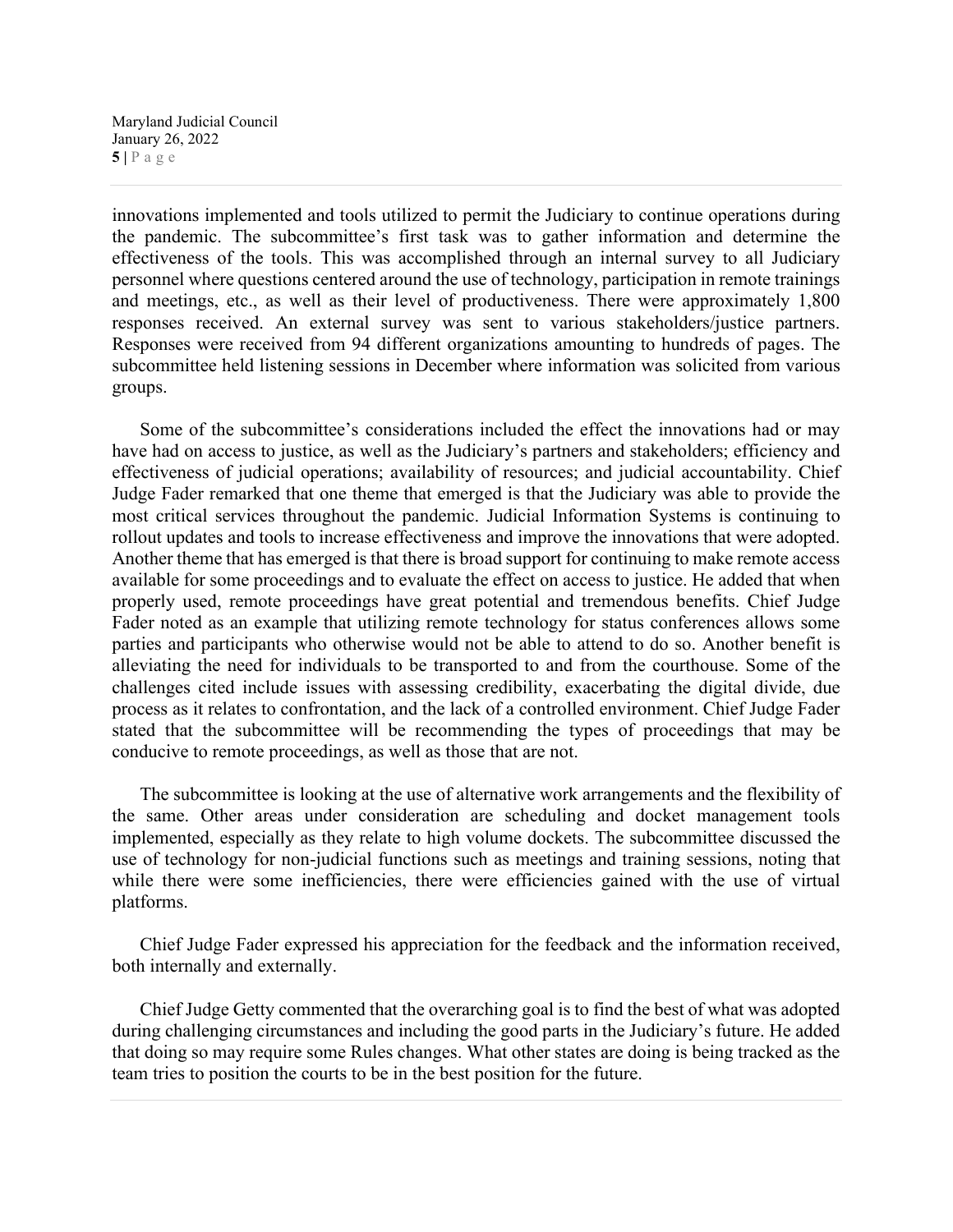Maryland Judicial Council January 26, 2022  $6$  |  $P$  a g e

## **3. Committee/ Strategic Initiative Updates**

a. *Court Technology Committee.* Judge Fred Hecker briefed the Council on the work of the Court Technology Committee. He provided a review of technology activities that occurred during 2021, stating that there was wide spectrum of technology implemented to help advance the Judiciary's mission during the pandemic. Among the highlights were the implementation of MDEC in Montgomery County in October 2021; continuation of the security education and awareness training with a 96 percent completion rate for the entire Judiciary; implementation of a multi-factor authentication process in the summer of 2021 which authenticates the identity of Judiciary personnel who access the network outside of the Judiciary; implementation of CAPTCHA (Completely Automated Public Turing Test to Tell Computers and Humans Apart) to limit screen scraping from Case Search; initiation of an effort to improve and optimize cashiering functions for revenue not handled through MDEC, drafting an RFP to replace the current functionality; continuation of the work to modernize the current telephone systems in the Annapolis Complex by moving to a Voice over Internet Protocol (VoIP), laying the groundwork for future communication; and utilization of the AGILE methodology to update the Attorney Information System, including changes to payment processing and password processing among other improvements.

Judge Hecker provided several statistics, noting that during 2021 nearly 136,000 remote hearings and meetings were held, primarily using Zoom for Government and approximately 300 courtrooms were equipped with systems to enable remote proceedings. The Audio Streaming Workgroup was formed to examine audio streaming of court proceedings, including which should and should not be streamed, particularly those that should be confidential pursuant to Rule or statute or that contain confidential subject matter or information that is not suitable for public consumption such as problem-solving courts. The workgroup will publish its final report and recommendations in early 2022, but its work, likely, will be folded into the work of the Joint Subcommittee on Post-COVID Operations.

As the Committee plans for future activities, Judge Hecker noted that the members will continue to work with the Major Projects Committee; work to implement the recommendations of the Joint Subcommittee on Post-COVID Operations; review technical architecture updates from JIS; participate in discussions regarding implementation of online alternative dispute resolution; and explore redaction and artificial intelligence software applications that will be particularly helpful in implementing the new expungement laws.

Judge Wilner stated that when MDEC was first approved for implementation in 2014, the decision was made to put all the Rules necessary to implement MDEC in Title 20 and, as MDEC has expanded, necessary modifications have been made. As the Judiciary nears the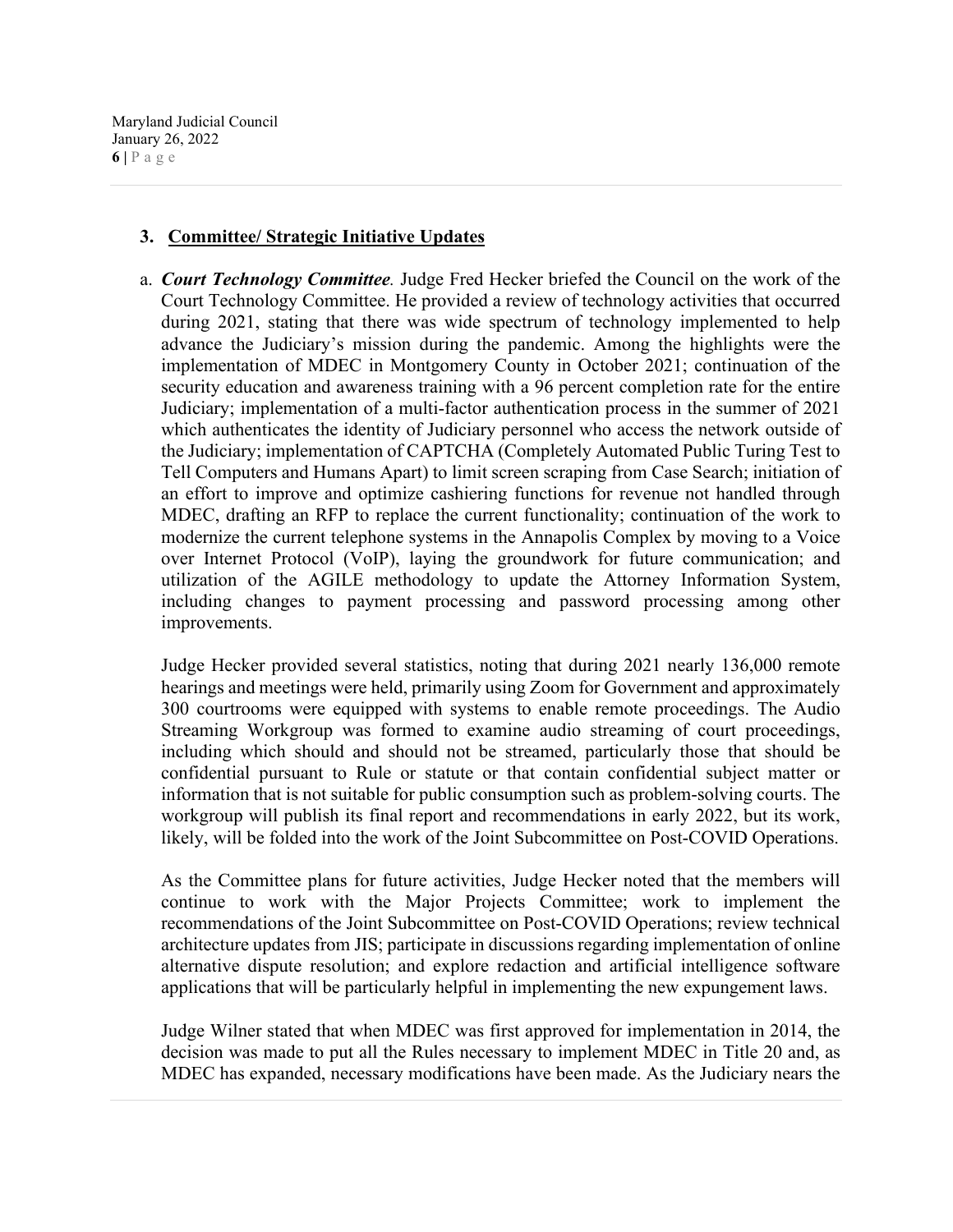end of statewide rollout, MDEC-related Rules now contained in Title 20 will have to be incorporated in all the Rules. He asked that the Committee consider the Rules Committee and advise when it is determined that a new Rule or amendments may be needed. Judge Wilner added that there will be a lot of shifting of the text, so the Rules Committee will need as much opportunity as possible to seek clarification and develop an understanding.

b. *District Court Chief Judge's Committee.* Chief Judge Morrissey provided an overview of the work of the District Court Chief Judge's Committee, stating that the Committee reviews and establishes policy and implements best practices for the District Court. The Committee generally meets quarterly but met more frequently during the pandemic. The members discussed the various administrative orders, received updates on Chief Judge Morrissey's regular meetings with the Department of Health and the Department of Public Safety and Correctional Services, discussed efforts to resolve MDEC issues, and the Home Detention Monitoring Program. Other topics included District Court construction projects, the Centers for Disease Control and Prevention (CDC) orders regarding landlord tenant matters, the availability of mental health beds, and the online dispute resolution traffic portal. Chief Judge Morrissey noted that the Committee was provided updates from the Justice Reinvestment Act (JRA) meetings, discussed changes to landlord tenant processes, reviewed bond forfeiture audit issues, and received regular updates from the District Court Headquarters' executive staff.

The Committee held its regular annual joint meeting with the Conference of Circuit Judges where several topics of interest to both trial courts were discussed including the Maryland Justice Passport and updates from the Department of Health. The Committee discussed discharge delays for mental health patients, bailiff issues and received updates on topics of interest such as implementation of CAPTCHA, the Attorney General's Task Force on Landlord Tenant, the opening of the Montgomery County Court Help Center, and the shooting at the Essex courthouse which led to internal security discussions on short and long-term plans.

Chief Judge Morrissey acknowledged the hard work of the judges and other District Court personnel during very challenging times.

Chief Judge Getty thanked everyone for their presentations and for the hard work of the committees, subcommittees, and work groups.

# **4. Resolutions**

Chief Judge Getty acknowledged Judge Dorothy Wilson, Marina Fevola, Clerk Katherine Hager and Mary Kay Smith for their work on the Judicial Council as their terms came to end. He expressed his appreciation for their service and contributions to the administration of justice.